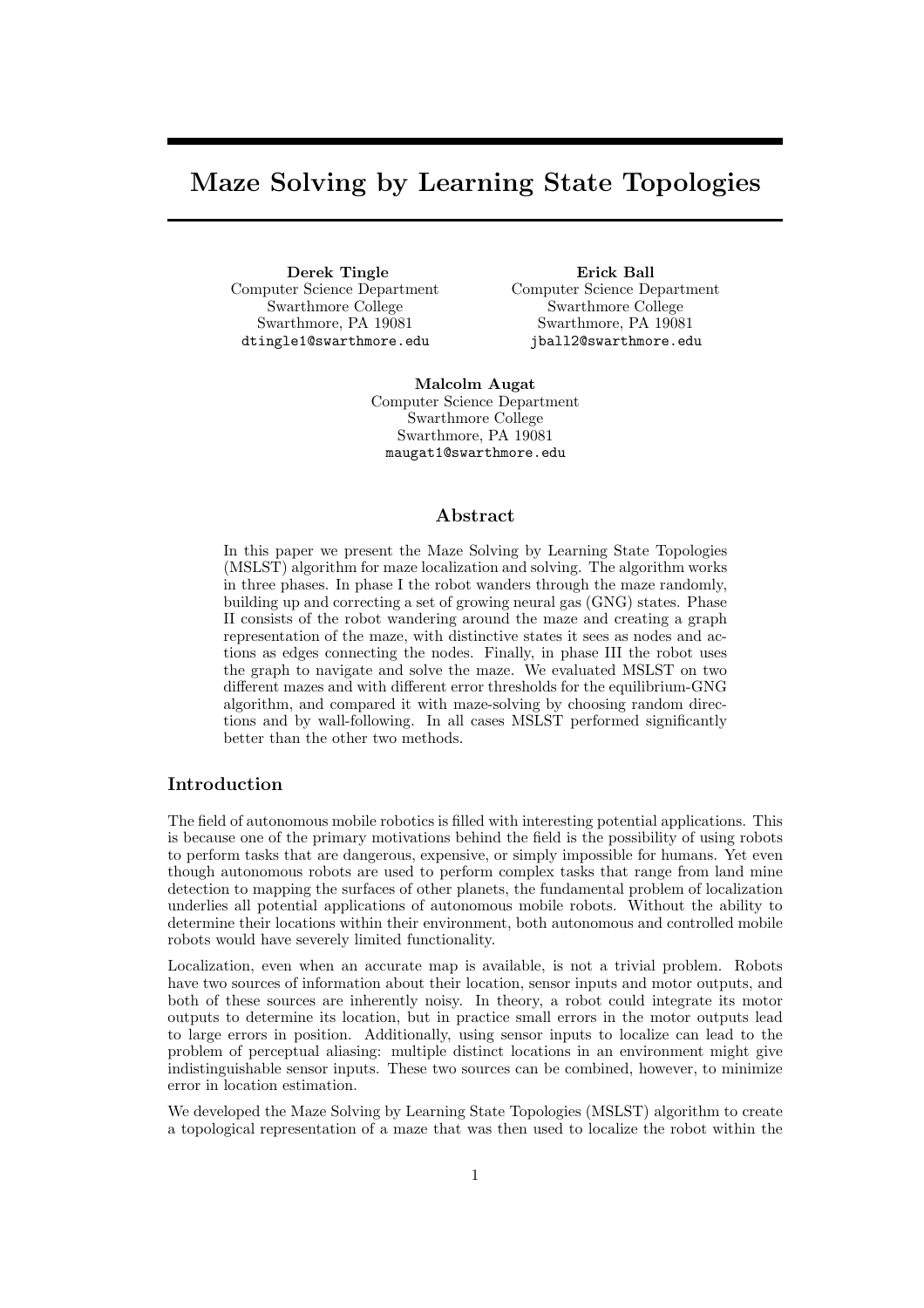maze. The algorithm first quantizes the robot's sensory into distinctive states inputs as it traverses the maze. Using these states, the robot learns a topological representation of the environment. Once the topological representation is built, the robot uses a history of previously seen distinctive states and actions to localize itself within the maze and find the shortest path to a specified exit.

## Related work

Provost et al. [2] introduce a method called Self-Organizing Distinctive-state Abstraction (SODA) for navigating a continuous world using a discrete perceptual representation of the world. The algorithm works by first exploring the environment using primitive motor actions, such as turning or moving a fixed distance. During this initial exploration the robot creates a Self-Organizing Map (SOM) of the environment. The authors chose to use a variant of the SOM algorithm that uses Growing Neural Gas (GNG) to quantize sensory vectors. Once the sensory stream has been broken up into distinctive features, the robot constructs high-level actions that are used to transition from one distinctive state to another. These actions are based on trajectory-following and hill-climbing algorithms. The trajectory-following algorithm is used to move from one state to another. Once in a new distinctive state, a hill-climbing algorithm is used to move the robot to the location within the distinctive state that is most similar to the exemplar of that distinctive state. In order to navigate through the environment, the authors used reinforcement learning on high-level actions to train a simulated robot to move to a desired location in the environment. In the experiment, the authors trained the robot to move from one arm of a T-maze to the base of the maze. They found that the time needed to train the robot was significantly lower when using high-level actions compared to learning without the high-level actions. The authors did note two problems with the SODA algorithm. The first is that the hill-climbing algorithm requires the robot to make several small movements at each location to determine the direction of the distinctive feature maxima. In the experiment, a robot using low-level actions was able to complete the maze much faster than the robot using high-level actions. Another potential problem is the issue of perceptual aliasing. The experiment conducted by the authors used a maze that had limited possible aliases by design, but for the SODA algorithm to function in real world environments or larger simulated environments with many possible state aliases, a method to disambiguate aliases would be necessary. The authors refer to the following paper for possible alias disambiguation methods:

Kuipers and Byun [3] describe a topological map-building approach that closely resembles Provsost et al. [2], (which Kuipers co-authored). The main difference between the two papers is Kuipers and Byun provide a more general and theoretical outline for constructing and navigating a topological map. Whereas previous approaches typically used sensor inputs to create a geometric map and then created a topological map from the geometric map, the authors argue that metrical information should be used to augment a topological map rather than vice versa. The authors refer to an unspecified distinctiveness measure that can be used to locate local maxima instead of using GNG. The authors also include two methods for identifying previously visited locations. First, metrical information such as distance traveled and net change in orientation is maintained throughout the exploration phase. A new location is only considered a possible alias of a previously seen location if the metrical information is similar, in addition to the distinctiveness measure. If the metrical information is similar for two identical distinctive states encountered, the rehearsal procedure is activated. The rehearsal procedure assumes the robot is in the previously observed distinctive state. The robot then attempts to travel down a previously taken edge to another previously seen distinctive state. If the observed state matches the expected state, the prior state is considered to be the previously known state, otherwise the prior state is considered to be new.

Fritzke [1] presents the Growing Neural Gas (GNG) algorithm for vector quantization. He extends the work of Martinez and Schulten [4] who first described a neural gas network for learning topologies. While Martinez and Schulten's method adapted a fixed number of units to create a topology of an input space, GNG incrementally adds units so that the number of units needed to approximate a distribution in the input space does not need to be known in advance. The algorithm works as follows: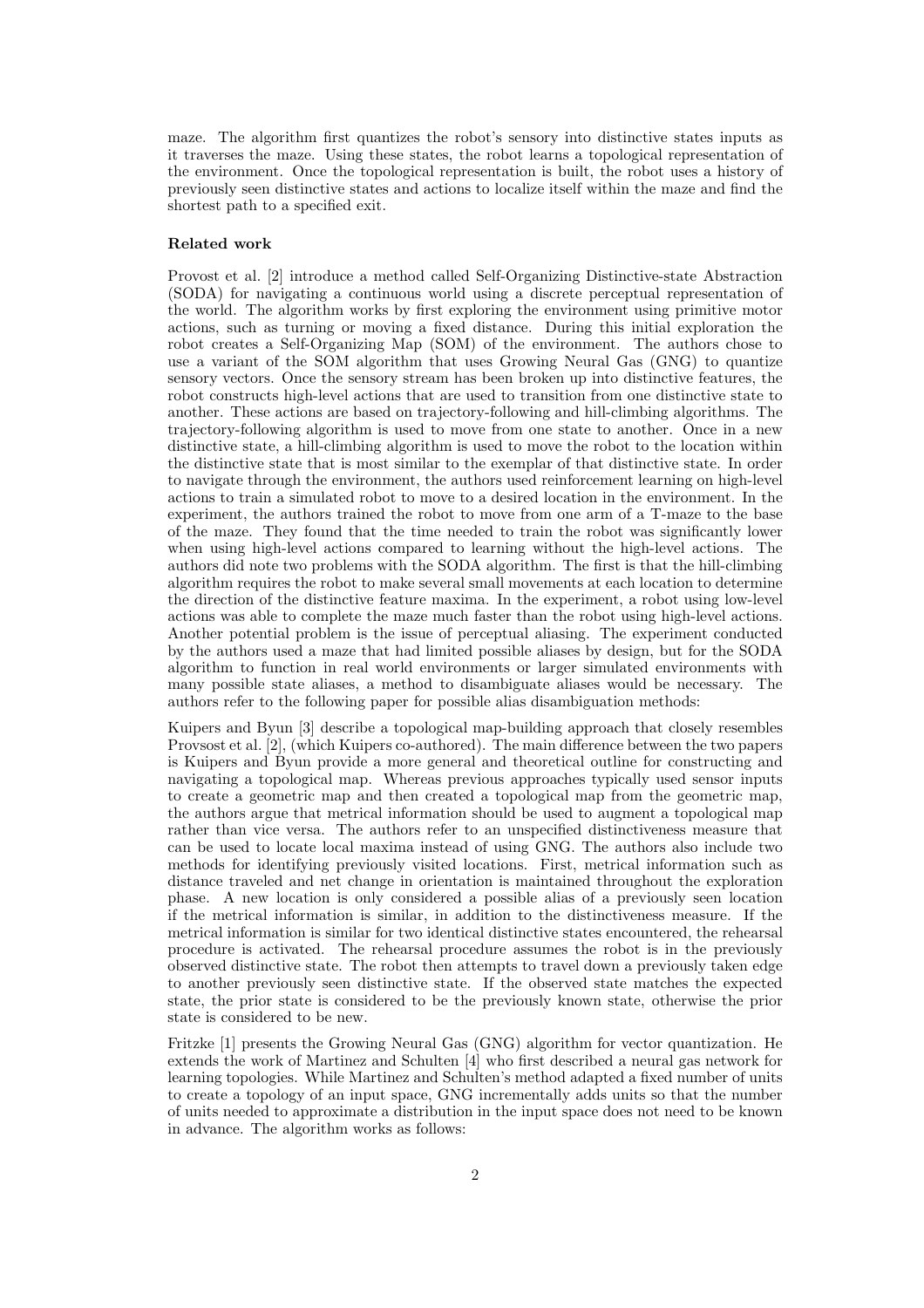0: Select two random units and connect them with an edge for each input signal,  $\gamma$ , observed.

1: find the two closest units, s1 and s2, to  $\gamma$ . If not connected, connect them; set age to 0.

2: Increment the age of each edge connected to s1.

3: Add the squared distance between s1 and  $\gamma$  to s1.

4: Move s1 toward  $\gamma$  and each of s1's neighbors slightly toward  $\gamma$ .

5: Remove each edge in the graph with an age over a threshold; remove units that have no edges.

6: Decay the error on each node in the graph.

Every  $\lambda$  steps, add a unit between the node with the highest error and its neighbor with the highest error.

Provost et al. [2] used a variation of GNG known as equilibrium GNG. The only difference between equilibrium GNG and the original GNG algorithm described by Fritzke is that at a new node is only added if the average error of all of the nodes in the graph is above some threshold. This way new units are only added when needed.

Another topological approach is described by Mataric [5]. Unlike Kuipers and Byun [3], Mataric uses a distributed data structure to represent the graph. The graph is linear with each node connecting to two other nodes except the first and last nodes which only connect to one other node. As the robot wanders through the environment each node in graph simultaneously receives data from a landmark detector, a compass, and sonars. Nodes can pass expectation, deactivation, and wakeup messages to their immediate neighbors. At any given time the node with the most recently seen landmark is considered to be the active position. When a landmark is detected, it is broadcast to every node. Each filled node then compares the observed landmark and compass heading to its own landmark and compass heading. If no nodes match, the new landmark is assigned to the node following the current active node. A linear graph cannot handle cycles in the environment, so the author uses a system in which a switchboard can pass messages to non-neighboring nodes if a potential cycle exists. A running integration of compass heading and velocity is maintained to determine approximate location. This way it is possible to determine if a landmark has previously been seen or if it is a new landmark. To navigate to a goal, a message passing equivalent of breadth first search finds the shortest topological path to the goal.

# Experimental Setup

The MSLST algorithm uses a three-stage process to solve a maze, first using GNG to abstract perceptions of the maze into discrete states, then by mapping the topology of those states within the maze into a graph, and finally using that graph to localize a robot within the maze and find the most direct path to the destination.

MSLST is written for the Pyrobot Stage Simulator, and can allow a simulated robot to navigate any maze consisting of corridors of the appropriate width.

## The Robot

We used a pioneer-like robot, capable of rotating in place and equipped with a SICK laser range finder. The range finder is configured to give 360-degree coverage with 72 evenly spaced sensors, each of which gives a range value between 0 and 2.5 robot units at every time step. The robot also has a simulated compass, which allows it to rotate its sensor inputs so that a particular location is distinct no matter which way the robot is facing. The compass also allows the robot to rotate itself to a specified heading.

# The Mazes

We used two different mazes to test MSLST. The first is a simple J shape (the J-maze), while the second is much more complex, containing several dead ends, a four-way intersection, and a loop. Each maze also has a defined destination zone in the bottom right corner, which is the robot's goal during navigation.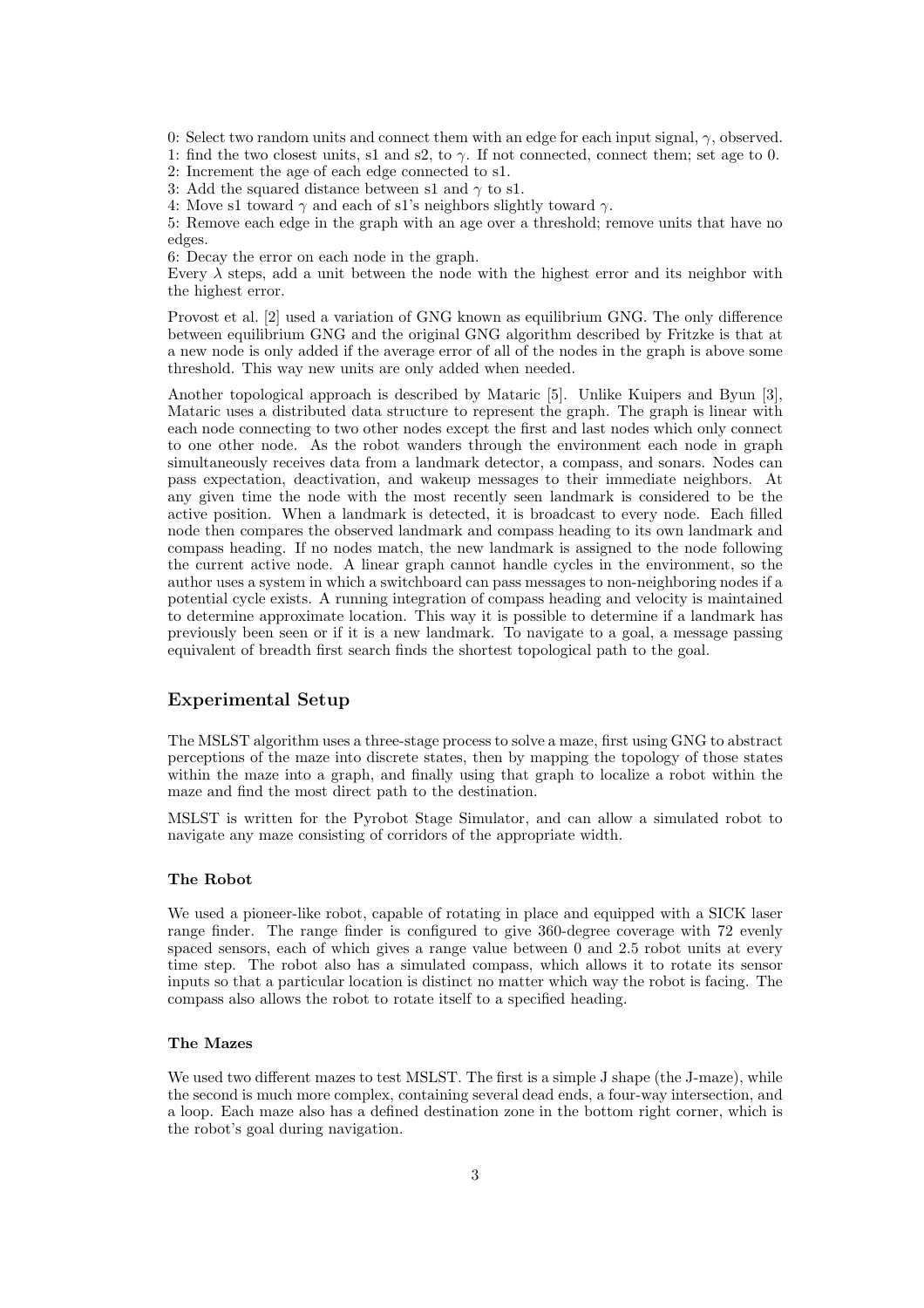

Figure 1: The J-maze, with robot in the destination zone.



Figure 2: The large maze, with robot in the destination zone.

## The Experiments

In each test, the robot is placed at a random starting location within the maze. It then navigates its way to the destination zone. The number of time-steps it takes to reach the destination is recorded. If it fails to reach the destination within a specified number of time steps (200 for the J-maze and 500 for the large maze), the experiment times out. We ran each test 25 times. The tests compared three brains on each of the two mazes, and for MSLST on the large maze we tested two different GNG error-values, for a total of eight experiments. The three brains, all of which use the layered corrections architecture described below for their movement, are MSLST, an Avoid brain that wanders randomly (but does not backtrack unless it reaches a dead end, and does not repeat failed actions), and a Wall-Follow brain that always sticks to the wall on its right.

## Robot Operation: Layered Corrections Architecture

The brains each operate the robot using a very simple interface that consists of high-level actions. There are four possible high-level actions: north, south, east, and west. The brain specifies one of these actions, and the robot moves approximately one unit in approximately the specified direction, and requests another action from the brain. Each high-level action can take several time steps, since the robot may have to turn before it can move and needs multiple time steps to move far enough. If the specified movement would take the robot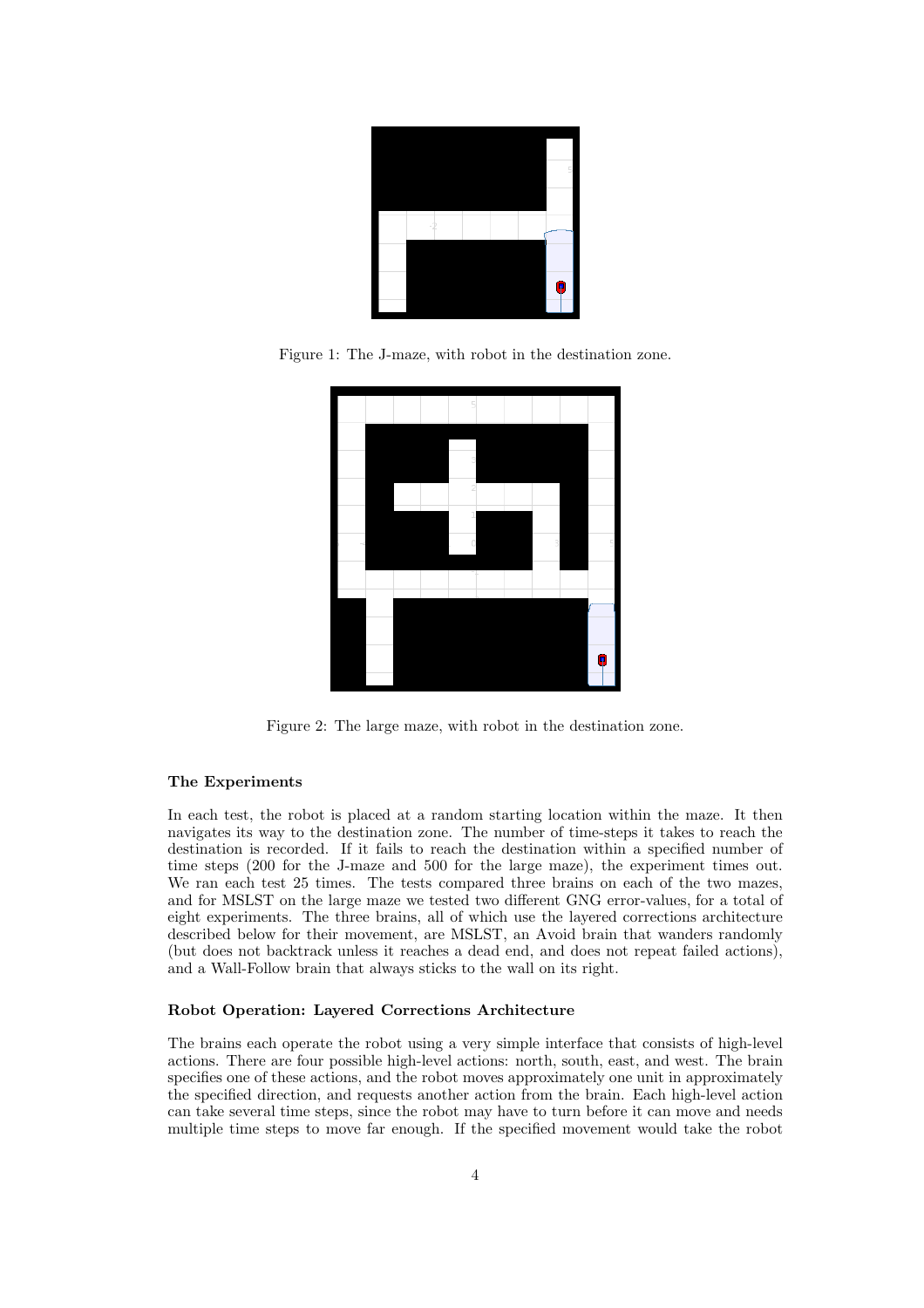into a wall, it is not carried out and the brain is notified that the action failed. The MSLST brain receives one additional input–the number of the GNG state that most closely matches the current input vector from the range finder.

The advantage of using high-level actions is twofold: first, it reduces the number of states GNG encounters, since it need only deal with them at the end of a high-level action; second, the path-finding algorithm can focus on navigation instead of worrying about low-level motor control. It acts as an alternative to the trajectory-following and hill-climbing approaches in SODA [2], in that they both use sensory data to correct the enormous inaccuracies inherent in tracking position with the cumulative motor outputs. Hill climbing does so far more explicitly, but it also takes more time and requires having reversible motor primitives.

These high-level actions specified by the brain are carried out using a set of layers that make corrections to the desired action, similar to a subsumption architecture as is used by Kuipers and Byun [3]. The purpose is to provide a simple interface to the brains while preventing the robot from getting stuck and only allowing it to move in directions where there is empty space. This system is hard-coded, but it could also theoretically be built using a neural network and/or evolutionary algorithms–none of this specific implementation is crucial to the working of MSLST. Each layer is a class with a correct() method that takes in the action output by the previous layer. The top layer picks the motor actions it thinks most appropriate to accomplishing the high-level action from the brain, then each subsequent layer checks the validity of that action and modifies it. This system provides more flexibility than subsumption; for instance, if the Orient layer decides on a necessary amount of rotation to get the robot facing straight, and then Center decides it needs to be facing at a small angle, it can add the two values instead of simply overriding Orient. The layers are:

#### Move:

The top layer, Move, expands the high-level action into the necessary rotation and subsequent translation components. It translates the direction into a heading (0, 90, 180, or 360) and compares that to its current heading to calculate how much it needs to turn. It makes no distinction between forward and backward motion; it does whichever requires the least amount of turning. First, it outputs a rotation proportional to the total amount it needs to turn (difference in degrees \* .0105); because of the simulator's high noise level in the motor controls, this almost always overshoots or undershoots the desired amount of rotation, so it repeats until the actual heading is within 4 degrees of the desired heading, at which point it switches to translation (with a value of .25) for two time steps. It has no way of checking whether it moves the correct distance. After two steps of translation, it considers the high-level action complete. The action may also end earlier if a lower layer determines that it fails.

The next two layers, Orient and Center, both operate only when the robot appears to be in a corridor, rather than an intersection. It determines this by using the sums of opposite range sensors (the total distance between the opposite walls at each angle). Inside a corridor, it will find these distances to be long in one direction (either north-south or east-west, depending on the orientation of the corridor) and short in the other. In an intersection, it will find long distances in multiple directions. So of the 36 sensor pairs, if it can find 14 consecutive pairs with summed ranges less than 1.625 times the width of the maze's hallways, it decides it is not in an intersection.

## Orient:

The Orient layer keeps the robot from turning perpendicular to the corridor it is in, since that would just allow it to run into walls. Orient determines the orientation of the corridor relative to the robot by finding the opposite-sensor pair with the minimum summed range (the one pointing perpendicular to the two walls). If that range is noticeably less than the width of the maze hallways, the robot is stuck in a corner instead of in an open hallway, so Orient adds a small random translation to help it get out. Otherwise, it rotates the robot to face more directly along the corridor (value .04\*number of sensors between where the minimum is and where it should be); if this contradicts the rotation Move requested, then the high-level action fails and a new one will start on the next step.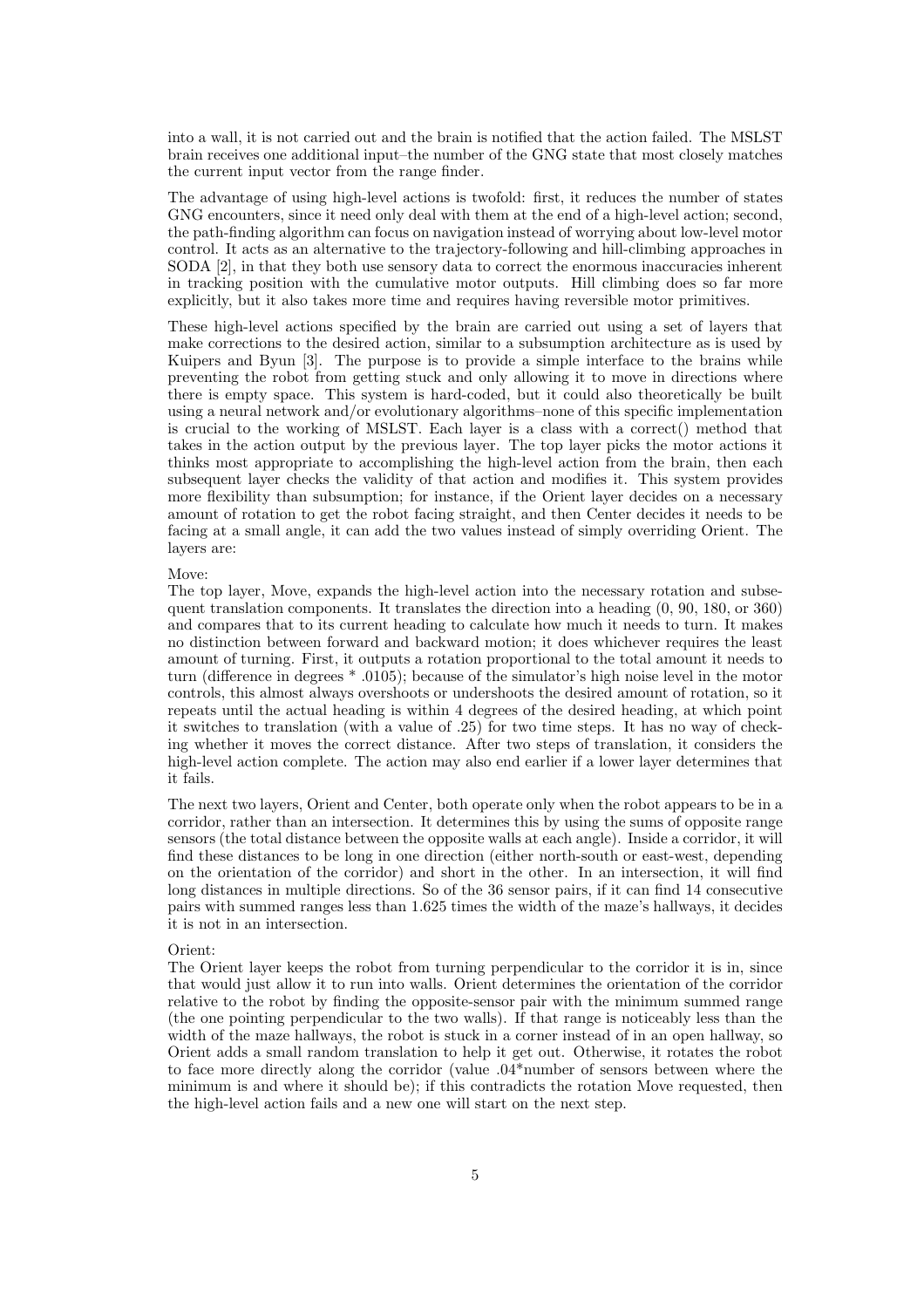#### Center:

This layer also operates only in corridors, and its goal is to help keep the robot centered in the corridor instead of near the walls. It only works when the robot is moving. It checks the ratio of the distances to the left and right walls, and if greater than 1.25, it adds a rotation of  $\pm 0.05$  (depending on the direction of translation) that makes the robot move toward the center of the corridor.

#### Avoid:

Avoid is a last-resort system to keep the robot from running into walls, and operates whenever the robot is trying to translate. It checks the sensor values in the direction the robot wants to move against a buffer value (.9 robot units). For the three sensors directly in front, any range less than the buffer causes the robot's translation to be zeroed and the high-level action to fail (although if it has already moved in that direction for one time step before getting too close to the wall, MSLST will not record it as a failed action). It also checks the other eight sensors next closest to the center, which cause it to fail only if much less than the buffer distance; otherwise they add a small rotation to move the robot away from the obstacle.

## Phase I: Building GNG States

During phase I, the robot wanders the maze at random, using the Avoid brain, to gather sensor data that GNG can use. It records its input vector at every time step (for approximately 4000 time steps, on the large maze). We then ran equilibrium GNG on the sensor data to categorize these vectors into discrete states, using several values for the error parameter (20, 50, and 100). For the subsequent phases, we used the error-100 states for the J-maze and both the error-20 and error-50 states for the large maze (we decided on a lower error threshold to account for its greater complexity).

## Phase II: Mapping the Topology Into a Graph

The graph that represents the maze consists of nodes that contain the number of a GNG state, connected by edges that have the numbers of high-level actions as their values. Opposite high-level actions have opposite values, so if node A has an east connection to node B (which means that going east from node A will take you to node B), then node B also has a west connection to node A. Nodes can have multiple connections associated with the same action, if that action can lead to multiple states depending on the exact conditions–for instance, from a particular spot associated with one node, going east might sometimes lead to another state and thus another node, but other times it could fail if the robot is facing in a slightly different direction. Nodes can also have connections to a dummy node, which represent failed actions. The graph contains the list of nodes with their connections, and also a list of which nodes are associated with the destination zone (ones that were created while the robot was in that zone).

To build the graph, the robot wanders at random as in Phase I, but this time instead of recording sensor data it determines the closest-matching GNG state at the start of every high-level action. If the last high-level action succeeded, then normally it adds a node to the graph with the current state, and connects it to the previous one with the action that it just completed. If the last action failed, then it adds a connection from the previous node to the dummy node. When it reverses an action or string of actions and ends up in the same state it was in before, instead of adding a new node it traces the graph back to the old node and when it eventually reaches a new state it adds on from there, so that the graph can (in theory, at least) follow the topology of the maze instead of being linear. When the graph-building is complete, we calculate the length of the path from each node to the nearest destination node (as described below) and store it.

## Phase III: Navigation Using the Graph

MSLST navigates by matching its current and past sensory states and actions with part of the graph, then following the actions encoded in the graph that lead to the nearest destination node (first simplifying that set of actions by compressing the path). Once it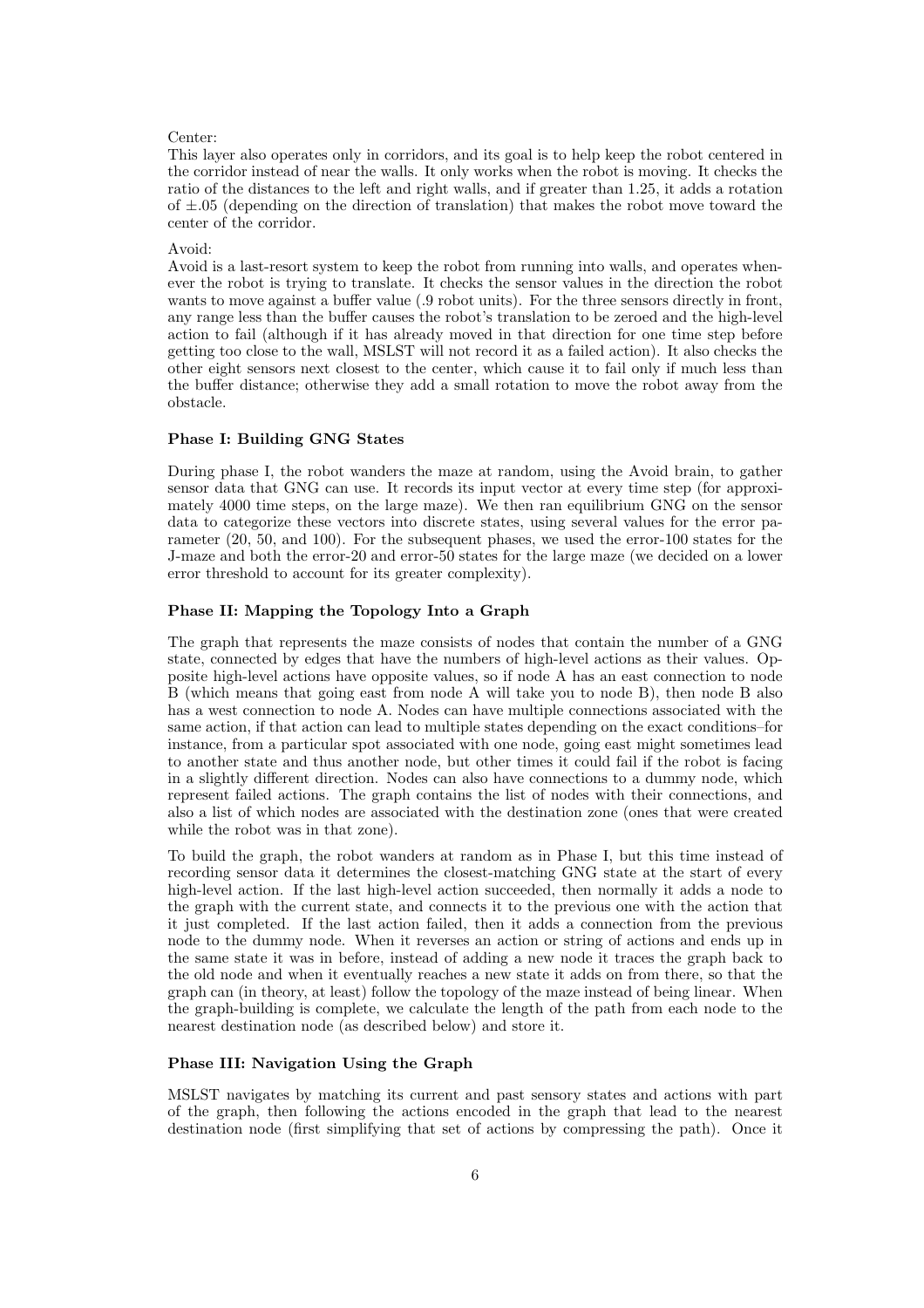reaches a destination node (and thus believes it has solved the maze), it acts randomly (like Avoid) for eight actions, so that it will have a chance to get out of states aliased with the destination and recalculate its location. If it can't match its current state with any node in the graph or if the actions the graph suggests fail, it chooses an action randomly.

#### Localization:

After it is placed randomly in the maze, the robot has to determine which node on the graph best corresponds to its location in the maze so that it can find a path to the destination. It also recalculates its location after every high-level action. At every action, it stores its current state and the action that got it there into a list (leaving out failed actions and the states they resulted in), which it can then compare against the graph to localize itself. We used the last eight state/action pairs to localize when solving the large maze, and six for the J-maze. The localization algorithm first makes a list of all nodes within the graph that match the current state of the robot. It then recursively compares the previous action and state in the robot's memory with the neighbors of each of the nodes in the list to see if the node could still match that string of states and actions. For instance, if the robot sees sequentially states A, B, C, and D, all while traveling east, the algorithm first makes a list of all the nodes with state D (the most recent state). It then checks each of them to see if it has a "west" connection to a node with state C, and discards those that do not. It checks each of those state C nodes for a "west" connection to a state B node, and so on. It stops when it reduces its list of nodes to one, in which case that node is the best match, or when it runs out of states or actions to match to, in which case it chooses the node from the list with the shortest path to a destination node.

#### Path-Finding:

To find a path from the current node to the nearest destination node, we use a simple breadth first search along the graph, then make a list of the values of the edges connecting the source node to the destination node. This is the path, which we then compress. The robot takes the first action in the compressed path. If it fails, we recalculate the path, not allowing the first action to be equal to the one that failed (this results in a longer path).

#### Path Compression:

Because the path is often unnecessarily complex, we perform two types of simplification on it. The first is simply to remove any pairs of consecutive opposite actions–ones that just cancel each other out, e.g. "east" followed by "west". The second is to remove uneven strings of opposite actions–ones that almost, but not quite, cancel each other out. If a string of actions is followed by a string of opposite actions, each of length two or more and with lengths not differing by more than one, we remove all of them instead of just canceling out pairs. The reason for this is that motor noise causes high-level actions to cover varying amounts of distance, so a robot that goes down a north-south hallway and then back up it, ending where it started, often takes different numbers of north actions and south actions. They should nonetheless cancel each other out in the path. These two simplifications are repeated alternately until neither is possible, after which if the first action in the path is one the robot just failed at, we remove it from the path and begin with the next action. We then consider the path fully simplified.

# Results

# GNG states

The number of GNG states created was highly correlated with the error threshold, and the complexity of the maze (see Table 1). The larger maze was more complicated and had more different patterns of sensor readings than the J-maze, and more GNG states were created for the large maze. Also, when the error threshold was lowered many more GNG states were used.

As can be seen in Figure 3, as the error threshold increased the number of model states increased and states represented more specific sensor readings.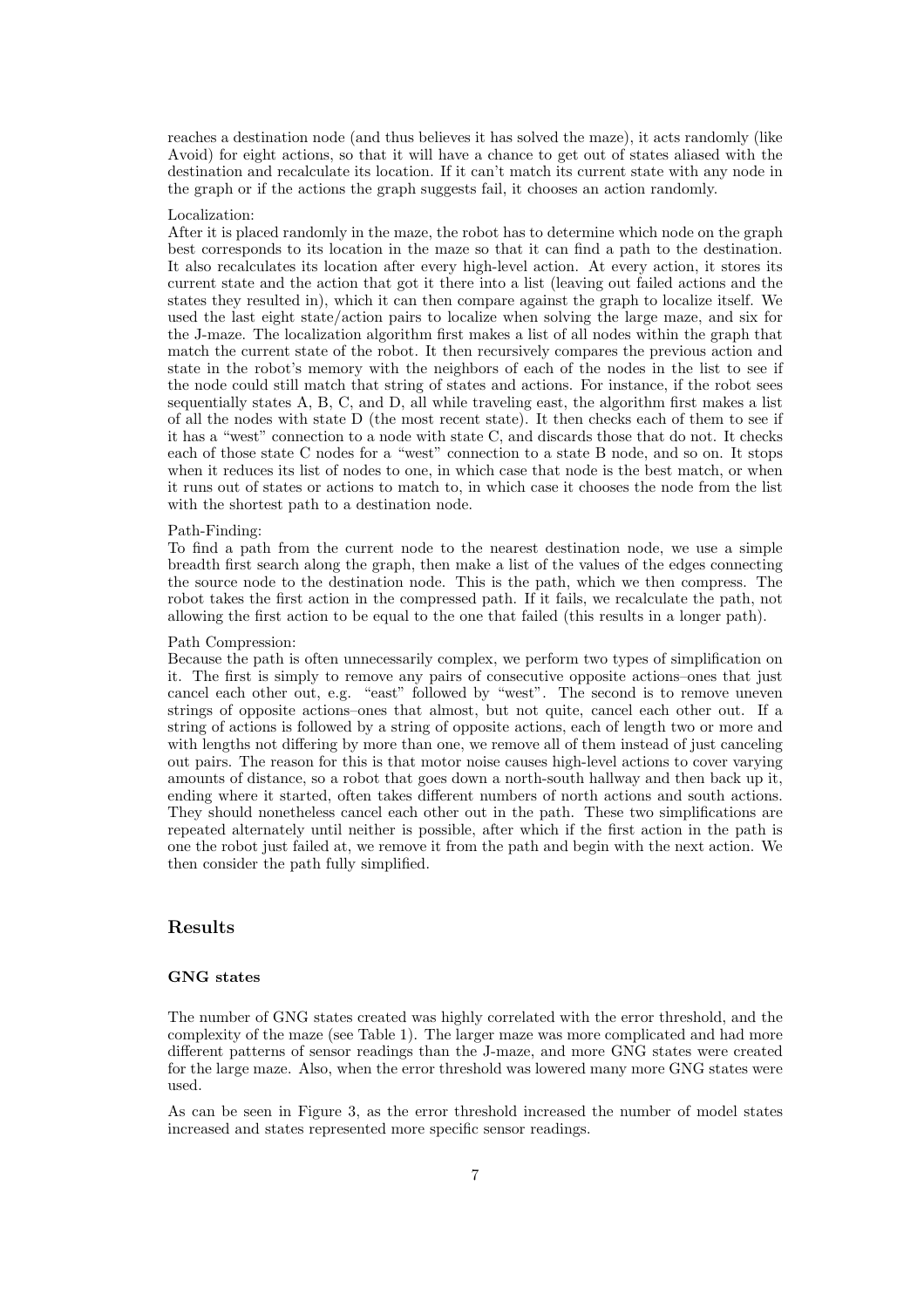|       |    | Maze   Error threshold   Number of GNG states |
|-------|----|-----------------------------------------------|
|       |    |                                               |
| Large |    | 43                                            |
| Large | 50 |                                               |

Table 1: The number of GNG states created for the two mazes with various error thresholds.



Figure 3: Examples GNG model states. (a) GNG states from the J-maze with an error threshold of 100. (b) GNG states from the large maze with an error threshold of 20.

## Graph maze

The graphs produced as maps from phase II are all highly linear, with very little branching. Also, as can be seen in Figure 4, the robot would often take an action, then take the reverse action and end up in a different state. It is unclear, and our algorithm cannot distinguish, whether the two nodes created in these cases should actually be merged or whether they should remain separate, and our assumption that they should remain separate contributes greatly to the linearity of the map.

## J-maze

The results of using a simple wall avoidance algorithm, a wall-following algorithm, and MSLST to solve J-maze are presented in Table 2. MSLST had the highest percentage of successful runs, and reached the exit within 200 time steps for all twenty-five of its runs.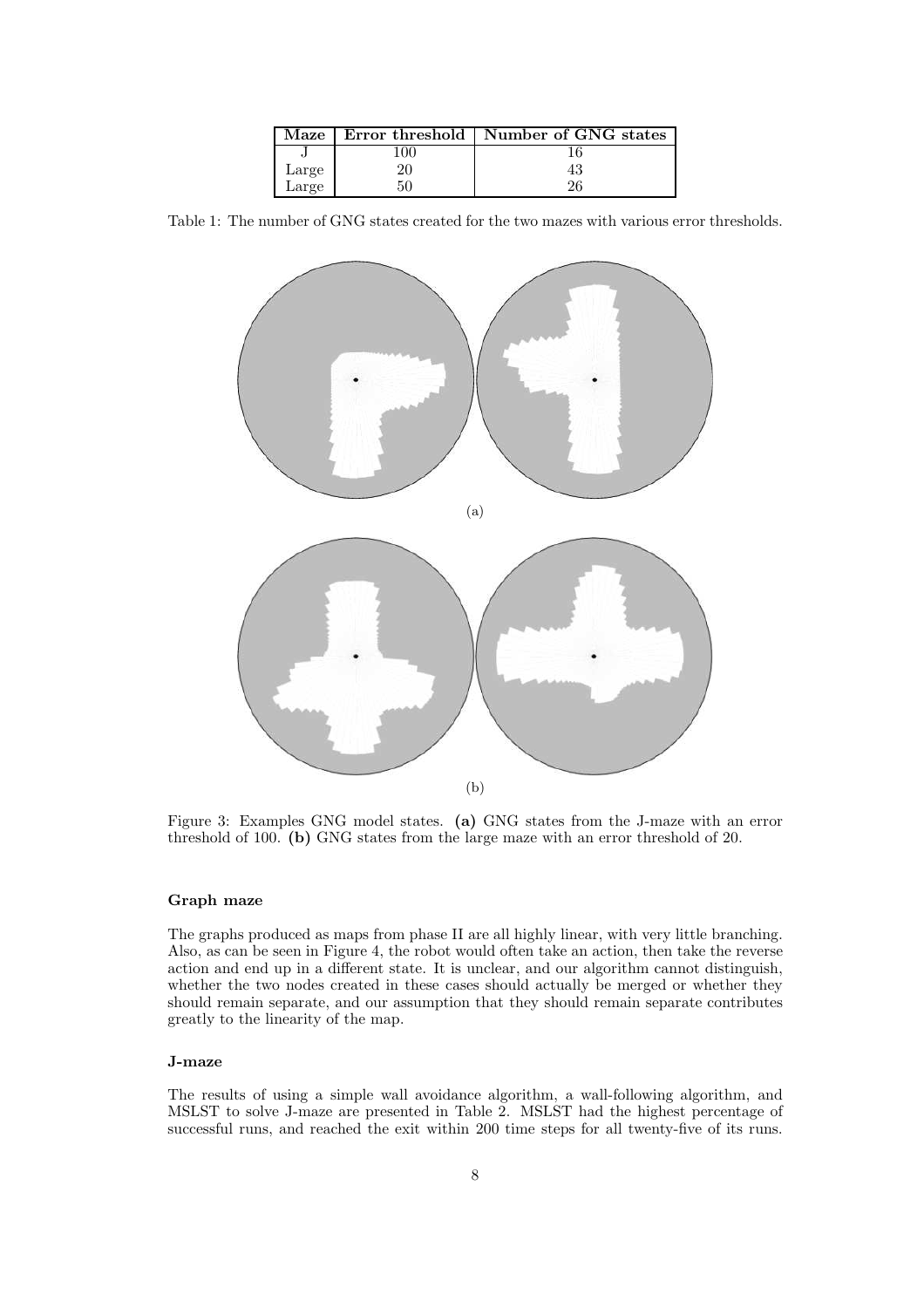

Figure 4: A subsection of the graph created in phase II for the large maze using GNG states made with an error threshold of 100. Destination nodes are doubly circled, and the filled in circles represent walls.

Wall-following had the next highest success rate and the avoidance algorithm had the lowest. Comparing the mean amount of time and actions it took the three algorithms to complete the maze reveals a similar trend: MSLST has the shortest mean runtime, Wall-follow the next shortest, and Avoid the longest. The distributions of the times taken to solve the maze for the three algorithms can be seen in Figure 5. The runtimes for all three algorithms show relatively high variance and are highly skewed for all but the Avoid algorithm.

|             |        | Algorithm   Percent success   Mean $\pm$ std dev actions | Mean $\pm$ std dev steps |
|-------------|--------|----------------------------------------------------------|--------------------------|
| Avoid       |        | $73.16 \pm 70.231$                                       | $109.48 \pm 78.521$      |
| Wall-follow | 92     | $43.68 \pm 26.24$                                        | $91.76 \pm 56.421$       |
| MSLST       | ' 00 ' | $17.08 \pm 16.088$                                       | $38.12 \pm 34.003$       |

Table 2: J-maze results. The percent of the 25 runs which were successful (found the exit within 200 time steps), mean number of high-level actions taken, and mean number of steps taken for the Avoid, Wall-follow, and MSLST algorithms applied to solving the J-maze.

Bonferroni-corrected Mann-Whitney U tests suggest that the amount of time in steps taken by MSLST is significantly different than the time taken by Wall-follow and Avoid ( $p = 0.0018$ ) and  $p = 0.0036$ , respectively), and that Wall-follow and Avoid do not take significantly different amounts of time at the ninety-five percent confidence level.

# Large maze

Results for the large maze show similar trends as for the J-maze (Figure 3 and Figure 6). In addition, of the two MSLST varaints tested, one using GNG states created with an error threshold of 20 and the other using GNG states created with an error threshold of 50, the latter was successful more often and took less long on average to solve the maze.

Using Bonferroni-corrected Mann-Whitney U tests again reveals that the two MSLST variants are not significantly different at the 0.05 level, nor are the results from Avoid and Wall-follow, but the MSLST20 and MSLST50 are both significantly different from Avoid and Wall-follow (MSLST20-Avoid:  $p = 6.66 \times 10^{-5}$ , MSLST20-Wall-follow:  $p = 9.22 \times 10^{-4}$ , MSLST50-Avoid:  $p = 1.88 \times 10^{-5}$ , and MSLST50:  $p = 2.93 \times 10^{-4}$ ).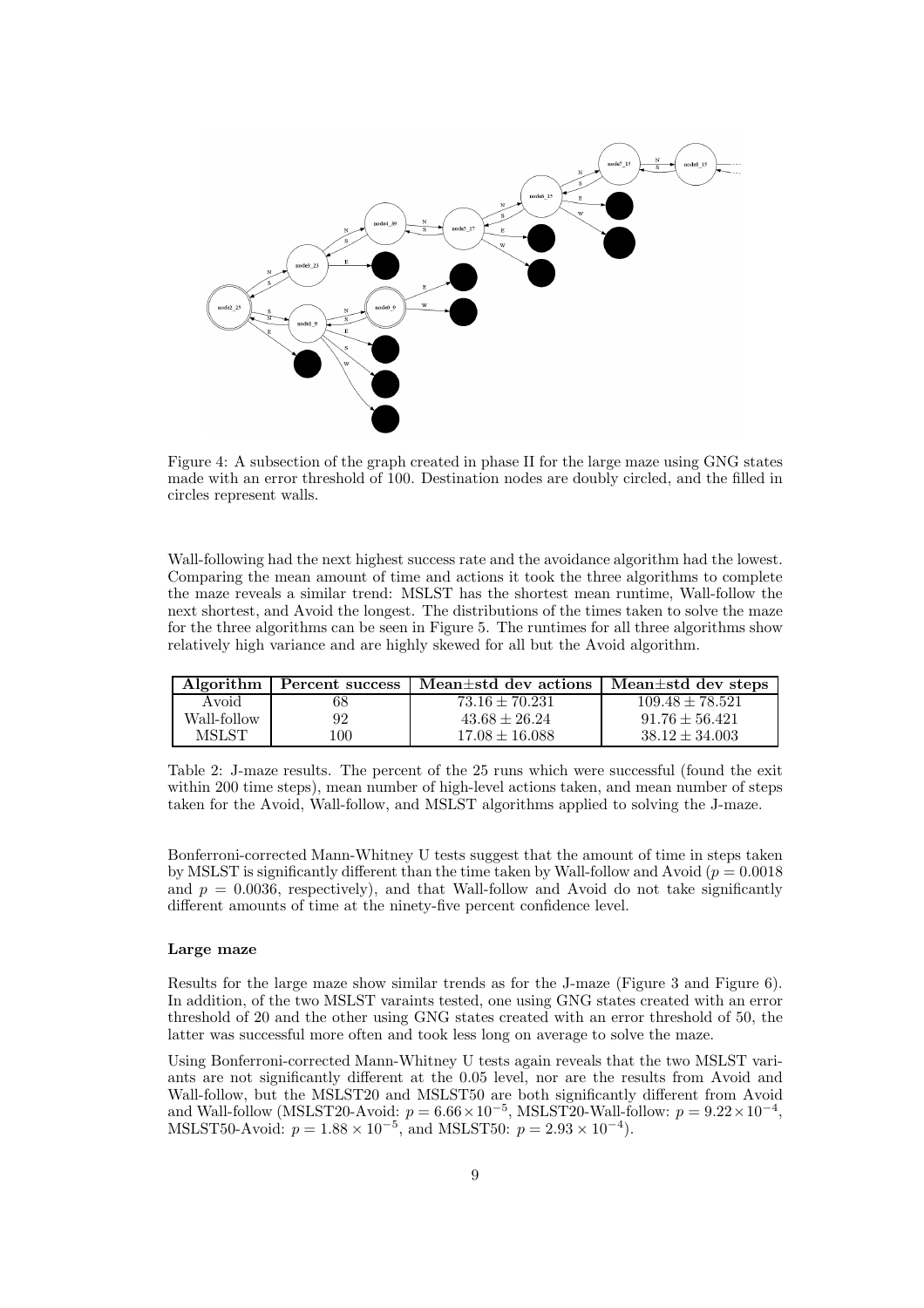

Figure 5: Boxplots for J-maze runs with different algorithms. The number of time steps taken to complete the maze. Note that after 200 time steps the run was halted and marked as a failure. Empty points indicate outliers.

| Algorithm    | Percent success | Mean $\pm$ std dev actions | Mean $\pm$ std dev steps |
|--------------|-----------------|----------------------------|--------------------------|
| Avoid        | 40              | $247.32 \pm 166.916$       | $383.72 \pm 173.098$     |
| Wall-follow- | 79              | $130.04 \pm 83.414$        | $278.52 \pm 162.169$     |
| MSLST 20     | 92              | $69.72 \pm 130.205$        | $117.08 \pm 130.452$     |
| MSLST 50     | 100             | $42.72 + 41.733$           | $103.2 \pm 99.839$       |

Table 3: Large maze results. Results of using the Avoid, Wall-follow, and MSLST algorithms to solve the larger, more complicated maze. MSLST was evaluated with graphs built using gng states with error thresholds of 20 and 50 (MSLST 20 and MSLST 50, respectively). The percent of the 25 runs which were successful (found the exit within 500 time steps), the mean number of high-level actions taken, and the mean number of steps taken are given.

# Discussion

When compared with the baseline maze-solving strategies of wall-following and wall avoidance, MSLST performed significantly better on both the J maze and the large maze. This result was to be expected considering the vast difference in the complexity of the algorithms. While the MSLST algorithm built up two layers of perceptual and topological representation of the maze, the other two baseline algorithms were functionally oblivious to the task. The two baseline algorithms were only superior to MSLST in that they required no extra time to train. This difference is negligible compared to the discrepancy in performance on the task of maze navigation in cases where the maze needs to be navigated repeatedly in the performance of the robot's primary task. Furthermore, there was no significant difference in the performance of MSLST when error thresholds of 20 and 50 were used by the equilibrium GNG algorithm to quantize the input space. This is somewhat surprising given the difference in the number of GNG states between the two approaches. Because MSLST20 contained more GNG states, we expected its performance to be slightly worse than the performance of MSLST50. Without the hill-climbing algorithm used in[2][3], minor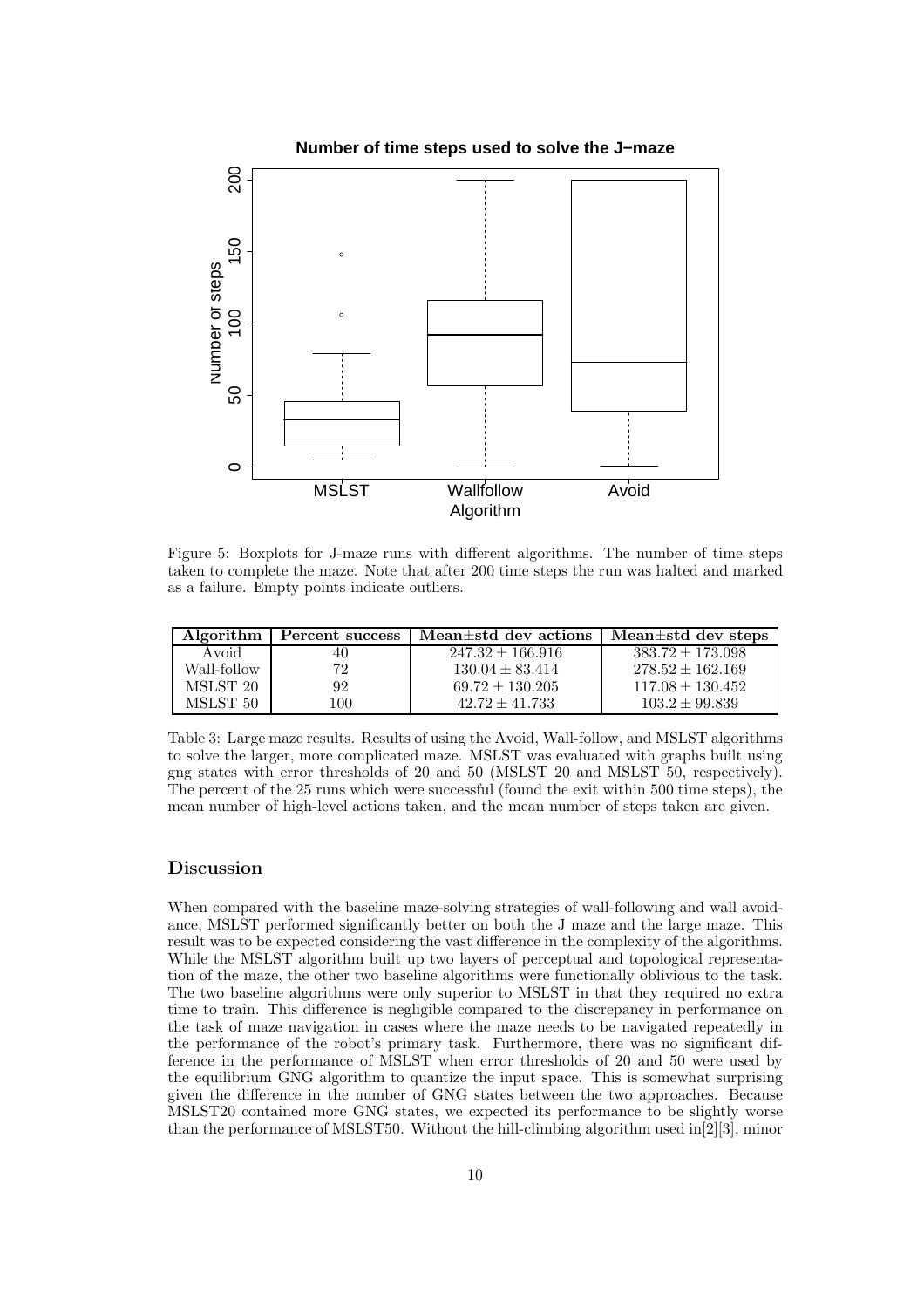

Figure 6: Boxplots for large maze runs with different algorithms. The number of time steps taken to complete the maze. Note that after 500 time steps the run was halted and marked as a failure. Empty points indicate outliers.

errors in the motor outputs should be expected to take the robot along a different physical route through the maze even when the high-level actions are unchanged. If the input space is divided into too many distinctive states by GNG, it is possible that while building the graph the same corridor could be traversed many times without creating identical, or perhaps even similar, topological paths. If this were to happen, the robot could stray from a topological route heading one physical direction to another topological route heading the opposite physical direction (for instance, going the other way around the loop). This could continue indefinitely, preventing the robot from reaching the destination. This process of bouncing between two possible routes to the destination was observed infrequently in the large maze, but each time the robot managed to break out of the loop. We suspect that the outliers in Figure 6 for both MSLST50 and MSLST20 were caused by this error.

## Future work

Although MSLST has so far been fairly successful at solving mazes, there are many directions for possible improvement and generalization: several fairly minor tweaks could improve the effectiveness of the navigation algorithm, parameters in equilibrium GNG could be adjusted to find the best state set and learning times for phases I and II could be tested to see how much is necessary, performance could be improved dramatically by reducing the linearity of the graph through localization during the graph-building process, the algorithm could be generalized to work in open spaces as well as mazes with fixed-width corridors, and, of course, the system could be ported to real robots in addition to simulation.

## Path-finding:

Along with a few bug-fixes, the biggest pending improvement is in how we use our graph to localize the robot. Currently, MSLST makes use only of a linear string of successful actions in matching the window of recent experiences to a section of the graph. Ideally, it could instead build up a new graph during navigation, using the same techniques used to build the graph during Phase II, and overlay it on the existing graph to find places that match.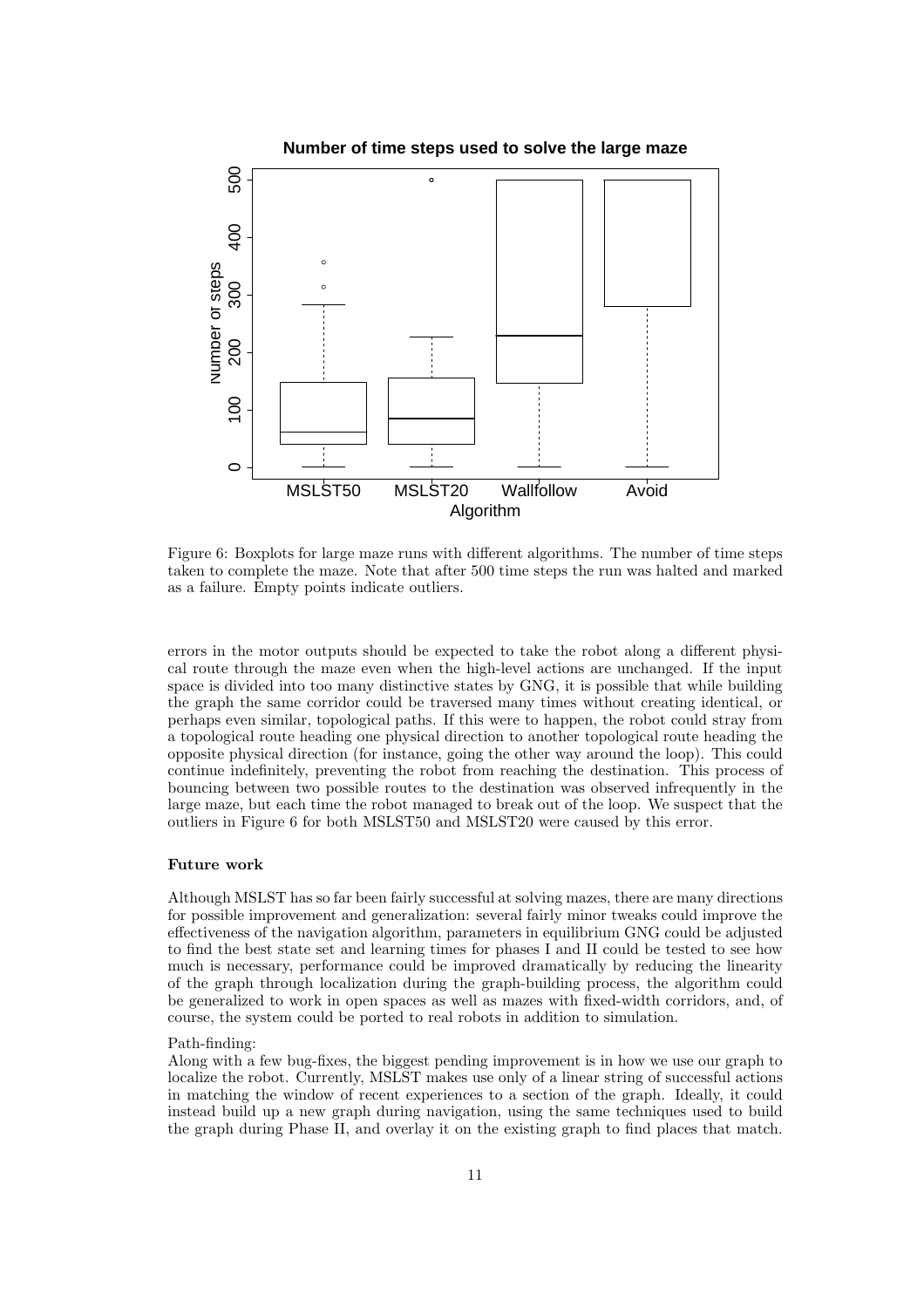This would help deal with the remaining state aliasing issues, in that the matching could be done with much higher certainty. It would also make it possible to specifically seek out paths that will distinguish between aliased states, where they exist.

#### Parameter Adjustment:

Our decisions about error thresholds for equilibrium GNG were somewhat arbitrary, since we lacked the time to compare many different values. Our results for the large maze showed that the error threshold does have a noticeable effect on the ability to navigate, so a comparison of several different error values in different mazes could be advantageous. Likewise, the number of steps spent gathering data to build GNG states and the length of the graph constructed to represent each maze were chosen largely based on how much time was available. In these cases, we expect that more learning time would probably provide only small improvements, but it is unclear from these experiments how much learning time is really necessary to achieve the results we show.

#### Graph-building:

The original concept behind MSLST was to build a non-linear graph that matched the geographical arrangement of the maze. If successful, this would result in a small and highly interconnected graph that would stop growing after the exploration had gone on long enough to discover all the locations of all the states within the maze. Instead, we found that the system generated very linear graphs, and so to encode all the relevant parts of the maze requires a very large graph which still may not include the most direct path from many locations to the destination; it also would not scale up effectively to very large mazes. The cause of the problem is that the graph does not recognize a location it already has a node for on subsequent visits unless the actions it takes returning to it are the exact reverse of those it took leaving; the solution is to use both metric and topological localization methods during the construction phase. The topological localization used during navigation can find places where two sections of the graph might overlap, but it cannot distinguish reliably between aliased regions; for instance, two long north-south hallways or two right turns could appear very similar for the length of the window. So to tell whether they are the same, it can also keep track of approximate position metrically by adding up its successful motor actions in each direction; if the actions since leaving the old node add up to approximately zero, and the states experienced in the surrounding area also match up well, then the two sections of the graph could be merged. The graph-building algorithm could then also seek out areas of the graph that are too linear or disconnected and return to them to fill them out.

## Generalization:

The main reason this system is restricted to mazes with fixed-width corridors is that it allows the high-level actions to have more predictable results, since the layered corrections architecture can use the walls of the maze to adjust the robot's position and orientation more finely. Also, a maze provides more aliased states than do most environments, which makes for a better testing ground for MSLST. In principle, however, it could be extended to more variable environments. The sensors would need longer ranges to make navigation viable in large open spaces, since motor outputs have such a high level of noise. This would result in a much larger number of GNG states, and therefore a longer graph-building process and a more complex graph that is less effective for navigation. The linearity of hallways, corners, and intersections helps keep linear graphs from being disastrous, so extension to open environments would probably have to be combined with better localization during graph-building.

### Real Robots:

The SICK laser range finder used in the simulation is expensive and requires a large robot to mount it on, so MSLST as written could probably only be tested with a robot like a Pioneer navigating large hallways. The other difficulty is the inaccuracy of electronic compasses, especially when placed in close proximity with robots. However, a modified version could be run without too much trouble on a Khepera with 360-degree sonars. The reduced sensory input would make it somewhat less effective and would require some rewriting of the layered corrections, but it would likely still be viable.